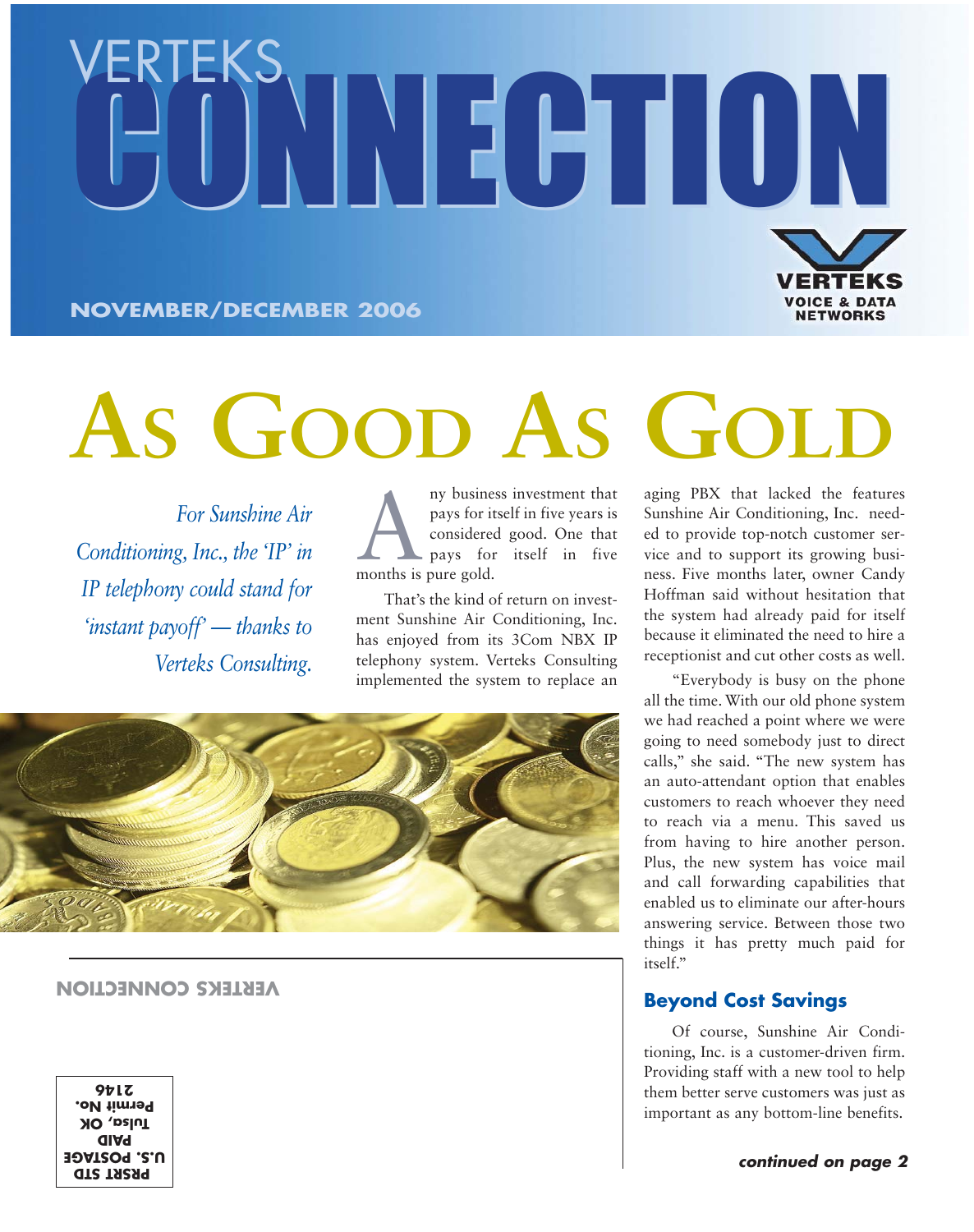"Our builders and our customers like the new phone system better because they don't have to wait for someone to answer then wait to be transferred — they can go directly to whatever extension they want," Hoffman said. "It saves them time and saves us time as well. It has really improved productivity in the office and has reduced the stress level because when your phone rings you know it's for you. We're all extremely happy with it."

Some might argue that an automated system lacks the "personal touch," but in many ways it improves customer service. The phone system never gets sick, never goes on vacation and never sleeps.

"We provide 24-hour services to our customers. In the past, after-hours calls would sometimes get dropped by the answering service — it was a real problem," Hoffman said. "Verteks set up the new phone system to automatically call the service technician when a call comes in after hours. If he doesn't respond in five minutes it calls him back. If he still doesn't respond the system calls my service manager and if he doesn't respond it calls me. As a business owner, I guarantee my customers are taken care of in a timely manner, and this new system helps me ensure that they're given the level of service I want them to have."

### **Ensuring Success**

Verteks Consulting shares that same dedication to customer service. The Ocala-based technology provider has extensive experience implementing and maintaining voice and data networks, and understands how vitally important technology is to small business customers.

"Verteks got us up and running on the new phone system with virtually no

downtime," Hoffman said. "They had us on dual systems for awhile — they installed and tested the new system and made sure it was working properly and that we knew how to operate it, then switched over from the old system."

Verteks Consulting believes end-user training helps ensure the success of any project. The Verteks team made sure that Sunshine Air Conditioning, Inc. staff could set up and access their voice mail and take full advantage of their 3Com IP phones. Verteks also showed Hoffman how to handle many basic configuration and administration tasks.

"Verteks came in and personally trained us and when they walked out the door, we knew how to use everything. There were no questions about it," she said. "All you have to do is move a phone to a new station and it works — any-

> where there's a computer there can be a phone. We're also able to access the phone system through the Internet. So if I'm at home and there's a problem I'm able to take care of it then and there without having to come into the office."

## **Golden Relationship**

**"I'm not very**

**technically savvy —**

**that's why I have**

**Verteks. I can give**

**them a call anytime**

**and they're able to**

**either walk me**

**through the**

**problem or come**

**out and assist me."**

Sunshine Air Conditioning, Inc. became associated with Verteks because the firm is a provider for the Business-Works accounting package from Sage Software. The relationship has grown over time. In addition to the phone system implementation, Verteks completed a major network upgrade for Sunshine Air Conditioning, Inc.

"Thanks to Verteks, we now have all the computers in the office hooked together through a server, which has saved us a lot of time and aggravation," Hoffman said.

Verteks also provides day-to-day maintenance and support, which is of vital importance since Sunshine Air Conditioning, Inc. doesn't have an IT technician on staff.

"I'm not very technically savvy that's why I have Verteks," Hoffman said. "I can give them a call anytime and they're able to either walk me through the problem or come out and assist me. The last time they had to come out, they were here within an hour. They're also able to access my

computers remotely and fix a lot of the problems from their office, in which case we're taken care of immediately."

And so you might say that the company's relationship with Verteks has paid for itself many times over. With unmatched know-how and superior service, Verteks helps customers like Sunshine Air Conditioning, Inc. strike gold with their technology investments.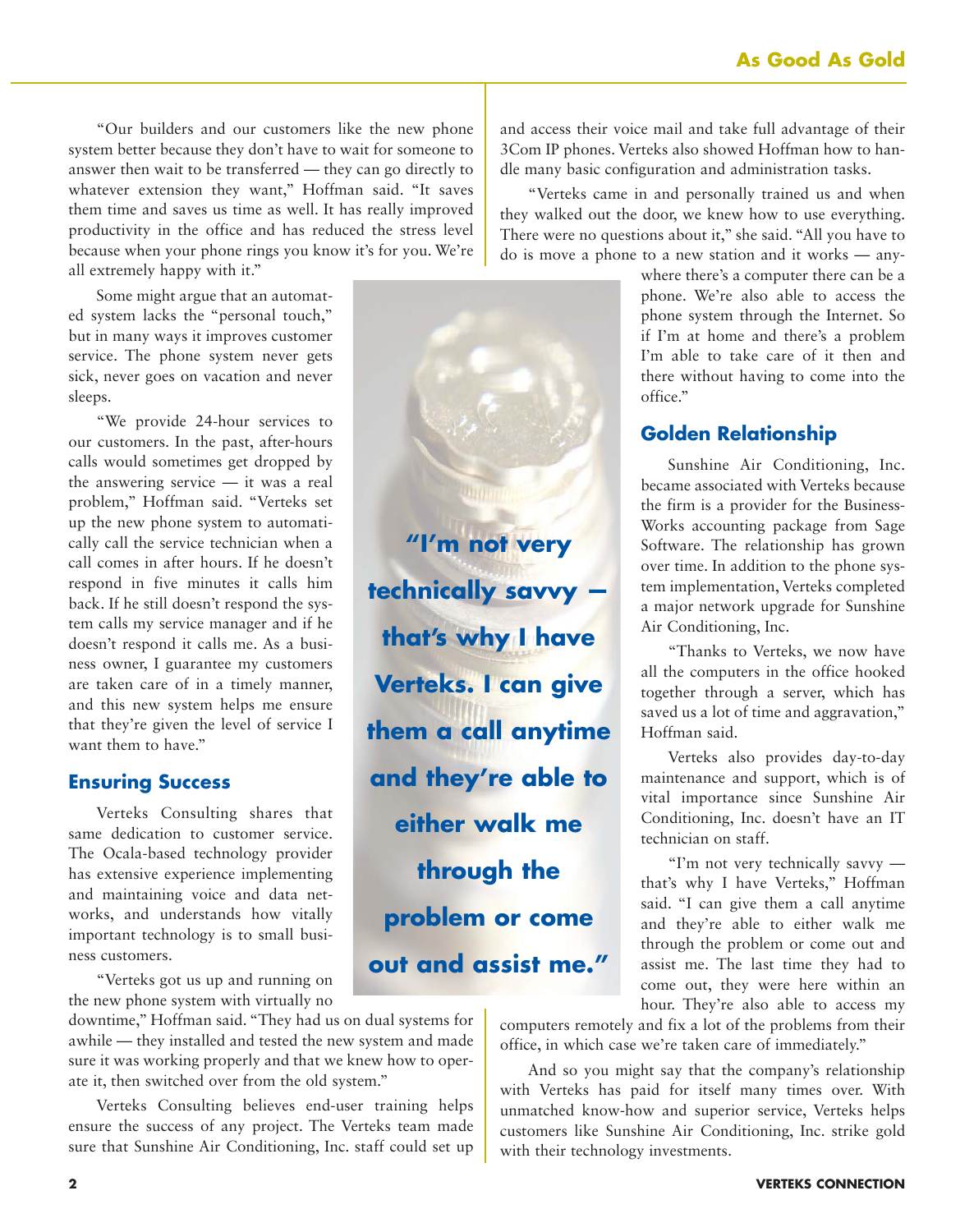# **SMBs Investing in Technology To Boost Productivity, Mobility**

ommunications solutions<br>that free employees from<br>the tethers of their desks<br>and offices top the technolthat free employees from the tethers of their desks and offices top the technology spending priorities for small and midsized businesses, according to a new survey commissioned by the Computing Technology Industry Association (CompTIA).

The survey of more than 350 small and midsized businesses across North America found that upgrades to laptop computers are the top spending priority over the next 12 months. Investment in wireless local area networks (LANs) is the number two spending priority for these businesses. Replacement or upgrade of existing phone systems ranked third on their list of technology investments for the next year.

Among companies with fewer than 100 employees, phone system upgrades are the number two buying priority, ahead of wireless LANs and behind laptop upgrades.

When asked what factors are driving their investment in new communications solutions, 46 percent of the organizations surveyed said savings generated through streamlining business processes. Another 30 percent said cost-cutting within their information technology and communications spending; while 23 percent said initiatives to launch new services or capabilities are the driving factor

"While the majority of businesses surveyed said their current communications systems are easy to use and can be operated and maintained at a relatively low cost, these systems are not viewed as a competitive advantage," said John Venator, president and chief executive officer, CompTIA. "Businesses reported that with their existing systems, they find it hard to manage multiple sources of communications; hard to find people when you need them; and they are relying on devices that perform insufficiently to do their jobs well. Their spending priorities center on solutions that will make their employees more productive and mobile."





**352-401-0909 www.verteks.com**

# **A complete, affordable network solution for small businesses**

As a small business, you have limited time and resources to get the job done and keep your business running. Technology can simplify your daily activities while saving you time and money.

Designed with your company needs in mind, Windows Small Business Server 2003 is a complete and affordable network solution. With Windows Small Business Server 2003, you can have confidence that your data is secure, untap new productivity from your desktops, empower your employees to do more, and connect to

your customers like never before. Call Verteks today to learn more.

*Microsoft* **GOLD CERTIFIED** Partner

Copyright © 2006 Microsoft Corporation. All rights reserved. Microsoft and Windows are registered trademarks of Microsoft Corporation in the United States and/or other countries. MS-65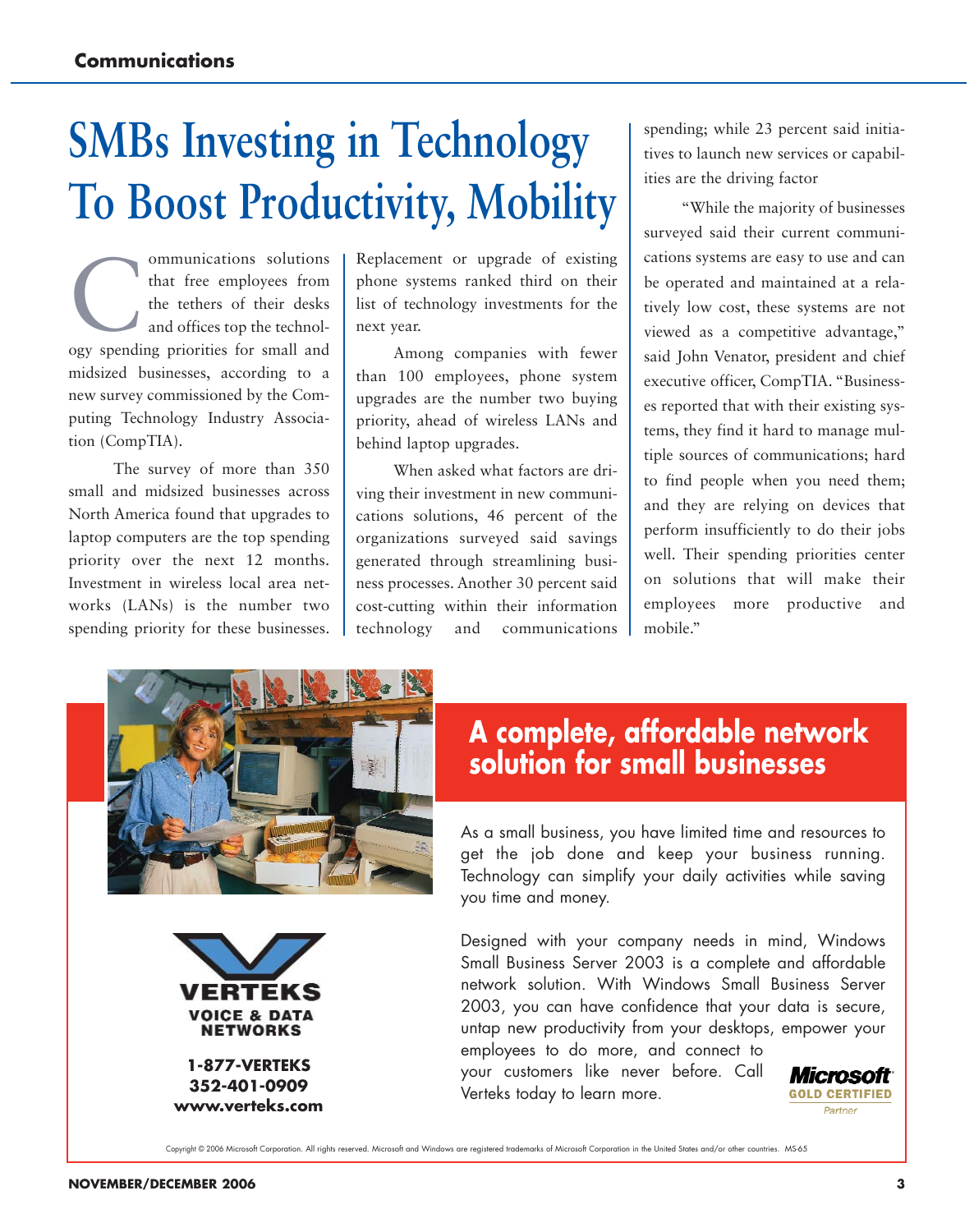# **Know Thy Enemy**

*Analysts say five types of cyber attacks will dominate in the next two years.*

artner is advising business-<br>
es to plan for five increas-<br>
ingly prevalent cyber<br>
threats that have the poten-<br>
tial to inflict significant damage on es to plan for five increasingly prevalent cyber threats that have the potenorganizations during the next two years. They are targeted threats, identity theft, spyware, social engineering and viruses.

"We are seeing an increasingly hostile environment fueled by financially motivated and targeted cyber attacks. By 2008 we expect that 40 percent of organizations will be targeted by financially motivated cyber crime," said Amrit Williams, research director at Gartner. "Cyber attacks are not new, but what is changing is the motivation behind them. They are no longer just executed by hackers for hobby or cyber vandalism, but by professionals with a targeted aim at one person, one company or one industry. For example, we have recently seen several companies hiring private investigators to spy on their competitors. Private investigators used Trojans to install targeted spyware on competitors' computers to gather confidential information about such things as upcoming bids and customers."

Gartner said that social engineering and viruses will remain an everyday nuisance for chief information security officers through 2009. The research firm warned that in the next two years, at least 50 percent of organizations will experience a social engineering or a virus attack.

#### **The Top Five**

**Targeted threats** are financially



motivated cyber attacks aimed at one company or one industry. They lead to the exposure of customer-sensitive data, damage to corporate reputations and potential lawsuits. Gartner urged organizations to incorporate penetration testing into vulnerability management processes and investigate more aggressive intrusion detection and protection approaches that move beyond signature-based approaches. It also advised companies to evaluate managed security services when internal capabilities are not available or sufficient for advanced security activities.

**Identity theft** refers to the theft of an individual's personal or financial information for the purpose of stealing money or committing other types of crimes. A Gartner survey conducted in North America last year found that organizations considered identify theft to be the third-most critical security threat to their organizations. Although the number of victims has stayed relatively stable, defenses are poor and regulators, especially in the banking segment, are driving more protective measures. Gartner advised organizations to

combine fraud detection with user authentication and transaction verification to ensure that user authentication methods are matched to the risk of the transaction environment. Data must also be protected using a variety of complementary measures, including strong access controls, encryption or masking where feasible, and database activity monitoring.

**Spyware** is malicious software that can probe systems, reporting user behavior to an advertiser or other party without the user's knowledge. This continues to be a disruption as it can be used to send confidential information to unauthorized persons without the knowledge or consent of an email user. Gartner predicts that, by 2008, 20 percent to 50 percent of organizations will experience a spyware attack. Gartner advised organizations to ask their existing desktop security vendor to provide an integrated antispyware solution. They should also use their gateway and network security devices to provide anti-spyware capabilities in the network, a strategy that has proved effective in the fight against viruses and spam.

**Social engineering** is the practice of obtaining confidential information by manipulating legitimate users. The simplest but still effective attack is to trick a user into revealing a password or other sensitive information. While this threat is well understood, it continues to be problematic because it requires human countermeasures. Defense against social engineering relies on deploying consistent security policies and practices that include educational and clear reporting programs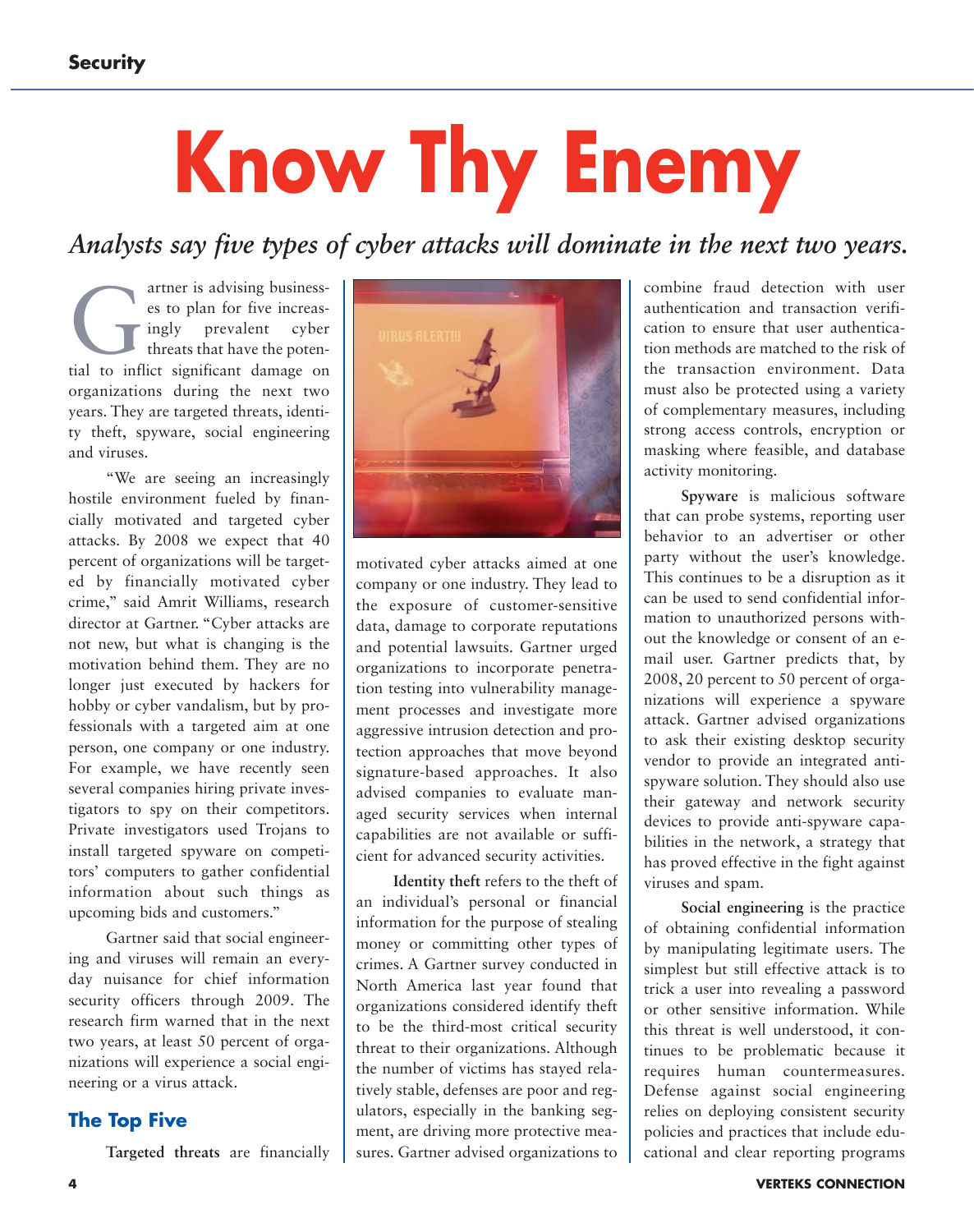as well as appropriate technology management. For example, to minimize the risk of sending confidential corporate documents or trade secrets to inappropriate recipients, organizations should use content monitoring and filtering tools. To limit what a successful attacker can get access to, they should enforce the principle of least privilege when assigning access rights.

**Viruses** are malicious programs that use a propagation method to enable widespread distribution. Viruses are becoming more malicious and their effects could ultimately impact data or network integrity and security, e-mail privacy, and a corporation's reputation. Viruses can ultimately cause direct loss of money. Gartner said that organizations should continue to deploy signature-based antivirus software, but they should also improve patching configuration and vulnerability detection techniques to harden PCs against popular viruses. In addition, users should pressure their incumbent antivirus vendors to provide non-signature protection, or they should switch to vendors that offer this capability.

### **More Than a Nuisance**

Williams said that organizations must not underestimate the lasting damage caused by traditional threats such as denial of service or spam, or cyber attacks that have become an everyday nuisance such as phishing.

"Phishers are now going after lesser-known brands and are starting to combine phishing and spyware attacks," he said. "Although the volume of spam has begun to level off, spam is a continuous highly visible and annoying problem for organizations. Forty percent to 70 percent of global organizations' incoming e-mail is spam, and this figure could reach 80 percent if organizations do not block spam at the gateway."

Looking ahead to the next five to

ten years, Gartner highlighted "rootkits" as one of the most potentially damaging threats. A rootkit is a modified system file, such as Windows dynamic link library (DLL) or a collection of files that attackers use to replace desktop or server system files to gain undetected administrative access to the system. This enables the hacker to perform any function that a local administrator could.

"Rootkits represent an increasing threat to companies worldwide, and they are becoming more difficult to detect and prevent," Williams said. "Organizations need to be able to prevent, detect and remove infections. However, once a host has been compromised, it can be difficult to detect a rootkit as it conceals itself as a normal system file, which differentiates it from other threats."

# **Protect** your corporate assets. **Secure** your network.



As a growing small- to mid-sized enterprise, keeping your network safe and your corporate assets secure is a difficult task. You've got a business to run. And you need a solution that can meet your security requirements today and adapt to the changing security landscape tomorrow. That's why you need Firebox® X – the new line of integrated security appliances from WatchGuard®.

#### **Easy Deployment and Support**

Integrates multiple security functions in single platform, reducing the time, resources, and costs associated with managing multiple-point security solutions.

#### **Closes the Window of Network Vulnerability**

True Zero Day protection provides protection during the window of vulnerability, when a new exploit has been launched, but a signature or patch is not yet available. Right out of the box, Firebox X provides significant advantages over signature-based solutions that offer only reactive protection.

#### **Flexible Management Tailored to Your Business Needs**

WatchGuard System Manager (WSM) dramatically streamlines administration through flexible security policies, comprehensive reporting, real-time monitoring, and drag-and-drop VPN creation.

#### **Scalable for Your Growing Business**

As your needs grow, increase performance, capacity, networking and security capabilites with a simple license key.

#### **Industry Leading Technical Support**

Every WatchGuard<sup>®</sup> customer is backed by our LiveSecurity® Service, the most comprehensive technical support offering in the industry.



WatchGuard For The Security You Really Need."

© 2006 WatchGuard Technologies, Inc. All rights reserved. WTG-902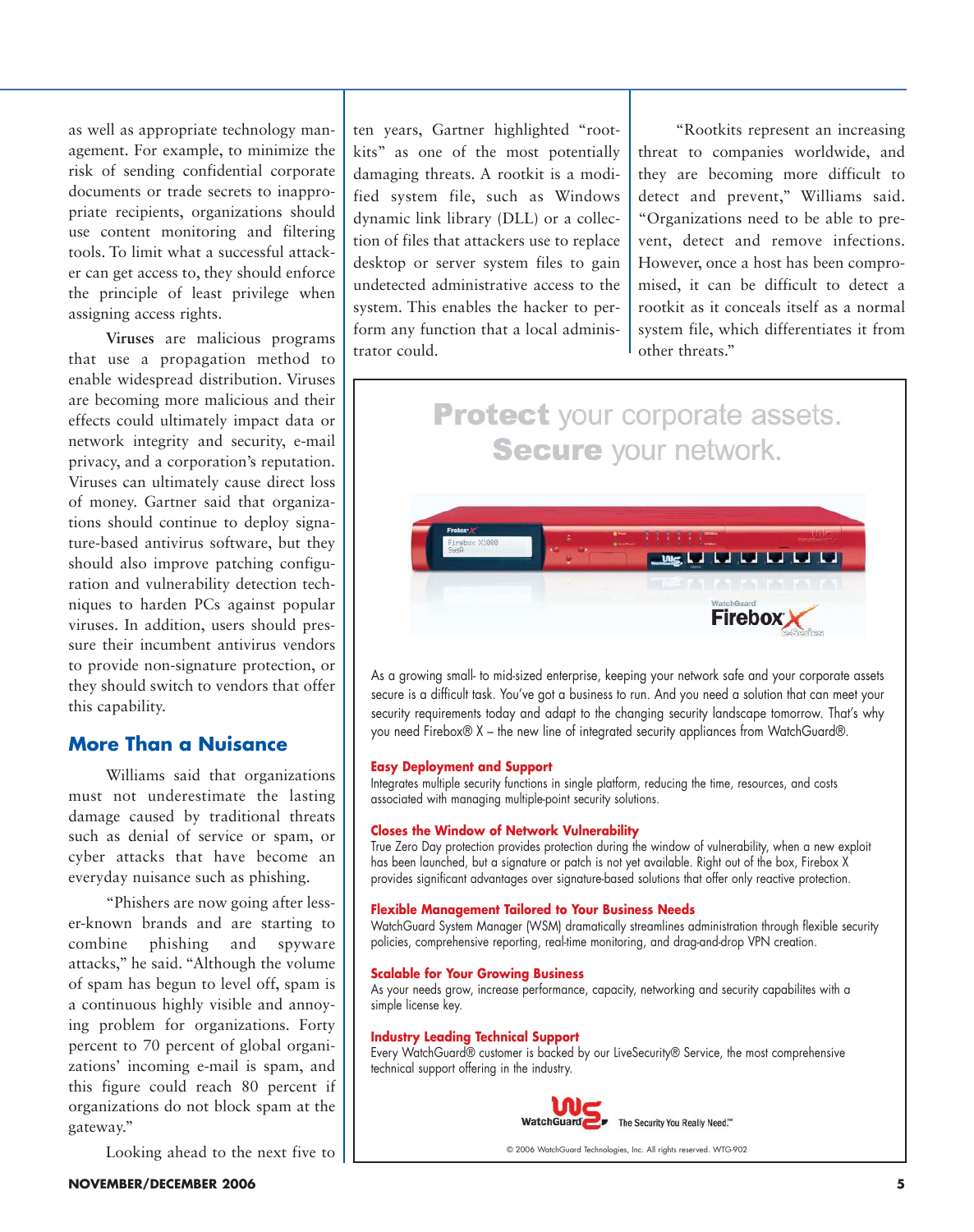# **Time for a Refresh**

*If your organization is supporting PCs and servers that are more than three years old, it's time to consider an upgrade.*

Many organizations —<br>
particularly smaller<br>
businesses — try to<br>
squeeze every dollar of<br>
ROI out of their legacy systems, particularly smaller businesses — try to squeeze every dollar of upgrading only when absolutely necessary. The concept of "if it ain't broke don't fix it" tends to rule their IT investment decisions.

Many older systems continue to do an adequate job. But there comes a time when the hard and soft costs of aging PCs and servers outweigh the cost of replacement.

First of all, there's the risk of hardware failure. Although people tend to think that computer components will last forever, they don't. Disk drives, fans and other components with moving parts have a life span of about five years. Failed hardware components can be replaced, but it's often not cost-effective to do so in light of other technical considerations. And downtime can be more costly than the equipment itself.

Legacy equipment also limits an organization's software choices, as newer applications won't run on older operating systems (OSs). When you also consider hampered productivity and security risks, the benefits of a technology refresh become clear.

# **The Tech Perspective**

Lack of support for older OSs is a compelling reason to upgrade PCs and servers. Obsolete OSs are not supported with patches and upgrades, leaving them vulnerable to security risks. Some of these older OSs were plagued by gaping security holes anyway, making them favored targets of hackers and a serious threat to the organization.

With Windows XP, Microsoft began a process of continuous software maintenance. Security problems are addressed as soon as they are discovered, and patches distributed to IT managers and end-users as quickly as possible. This process has made the operating system much more secure. Unfortunately, it simply won't run well on many older systems.

It's not just a matter of processor speed. The latest equipment benefits from faster system buses and higherperformance memory. The latest OSs and applications were designed to take advantage of these productivityenhancing performance gains.

## **A Boost for Business**

Increased productivity is one of the key business reasons for upgrading PCs. Although difficult to quantify, the productivity gains can be significant. Time spent waiting for systems to boot up, applications to load and operations to complete can add up to hours of productivity lost per end-user each year.

The efficiency gains afforded by newer PCs are enhanced even further through their ability to perform many tasks in the background. The multitasking capabilities delivered in later versions of Windows allow users to continue to perform functions in the foreground while other functions go on behind the scenes. In general, multitasking is only limited by hardware constraints such as processor and memory speed.

Encryption and compression are



good examples of processes ideally suited for background computing. Encryption has become essential to protect sensitive corporate data; compression helps conserve valuable bandwidth. Both require substantial processing power and time but can be executed as background processes that are invisible to the end-user given a sufficiently powerful system.

Virus scanning and client management processes can also occur as background tasks in newer equipment. Some organizations are also taking advantage of more robust desktop PCs for video distribution and other multimedia applications.

# **Money, Money**

In addition to improving overall efficiency, upgrading PCs and servers also offers compelling financial benefits — one of those being the elimination of some of the costs associated with maintaining older systems. Newer OSs are designed to be managed remotely, and are less inclined to have problems in the first place.

Of course, the cost to the organization of a security breach or the compromise of sensitive data or intellectual property cannot be underestimated. Should an older system be used as a point of attack, the cost of that system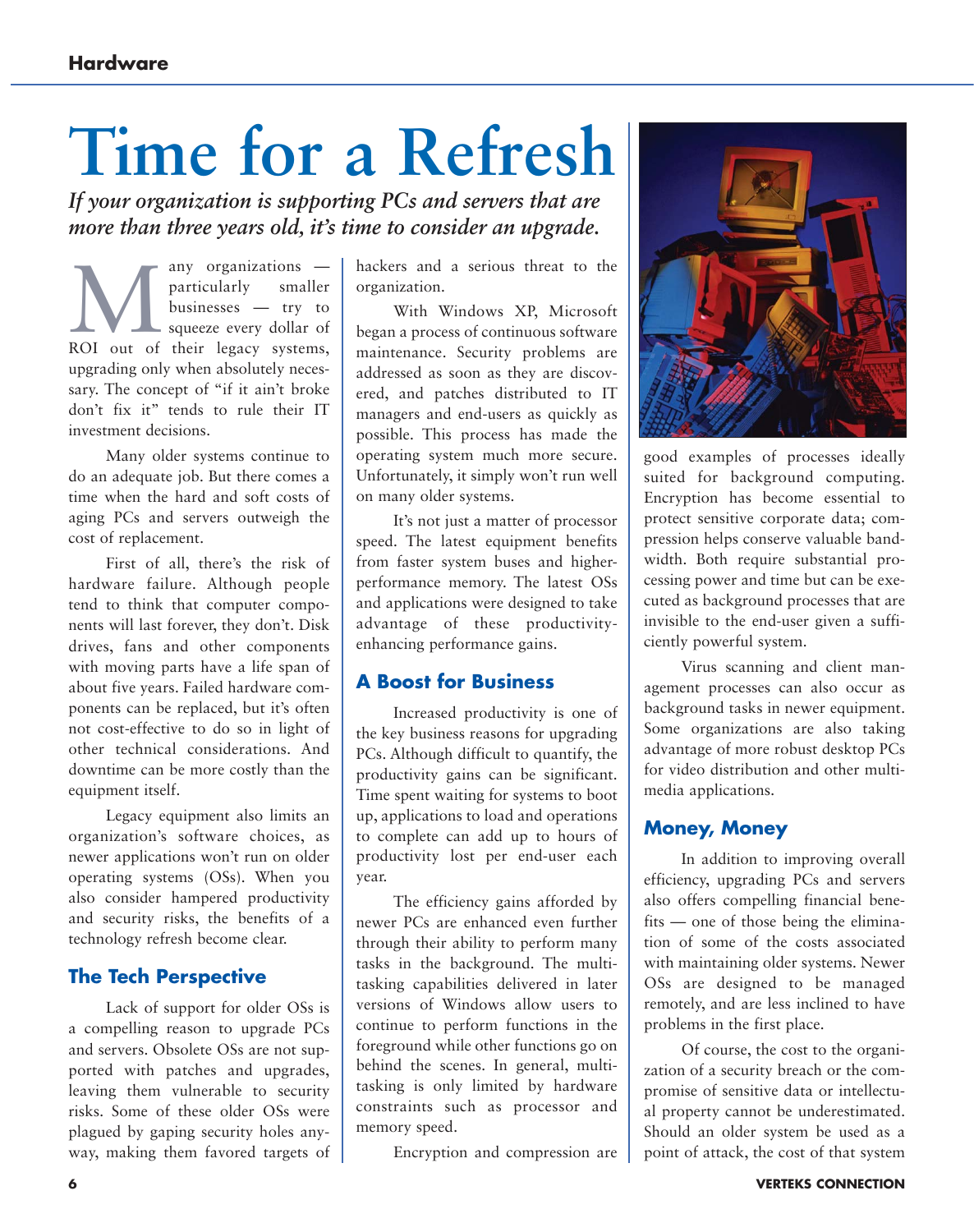suddenly skyrockets. Similarly, newer systems benefit the bottom line through decreased security risk.

Although a piecemeal approach to PC replacement might seem cheaper, it's actually more cost-effective to replace groups of systems at regular intervals. New systems purchased at the same time can all be imaged with the same OS and applications, eliminating the compatibility headaches associated with older PCs running various versions of Windows and applications. With a three- or four-year refresh cycle, the IT department has only three or four possible configurations to support, reducing costs significantly and ensuring that users can share files efficiently.

# **Who, What, When and Why**

There are, of course, cases when it's better to repair or upgrade than replace PCs — if it's a low-cost fix, or the equipment is still in warranty, for example. Some organizations also "cascade" older but still serviceable equipment to less-demanding users.

Still, many organizations have eked the last bit of usefulness out of their existing PCs and servers. It is estimated that millions of the PCs in use

# **Verteks Connection**

Copyright © 2006 CMS Special Interest Publications. All rights reserved.

Editorial Correspondence: 4941 S. 78th E. Ave., Tulsa, OK 74145 800.726.7667 • Fax 918.270.7134

Change of Address: Send corrected address label to the above address.

Some parts of this publication may be reprinted or reproduced in nonprofit or internal-use publications with advance written permission.

Printed in the U.S.A. Product names may be trademarks of their respective companies.

today are simply too old to perform the complicated processing tasks being demanded by newer applications. Only a fraction of them are powerful enough to run Microsoft's Windows XP operating system, which is quickly becoming the standard for desktop and laptop applications. Systems running OSs that are no longer maintained by Microsoft are particularly vulnerable to both hacker attack and failure.

Money is always an important consideration, and IT budgets are likely to remain tight for a while. But for those businesses with PCs and servers too old to efficiently handle today's workload or protect against the latest security threats, failure to upgrade could prove to be even more costly in the long run.



# 3Com<sup>®</sup> Wireless: Meeting the needs of your mobile workforce

To meet the needs of an increasingly mobile workforce, businesses today require a wireless solution that also combines security and reliability in one complete package.

With the strongest encryption available, no dropped connections and QoS for data, voice and video applications, 3Com enterprise class solutions provide businesses with any size network, Internet access without the wires and without the worry.

And, as your 3Com authorized reseller, you'll be backed by first-class service and support, to ensure your wireless solution meets your needs today and into the future.